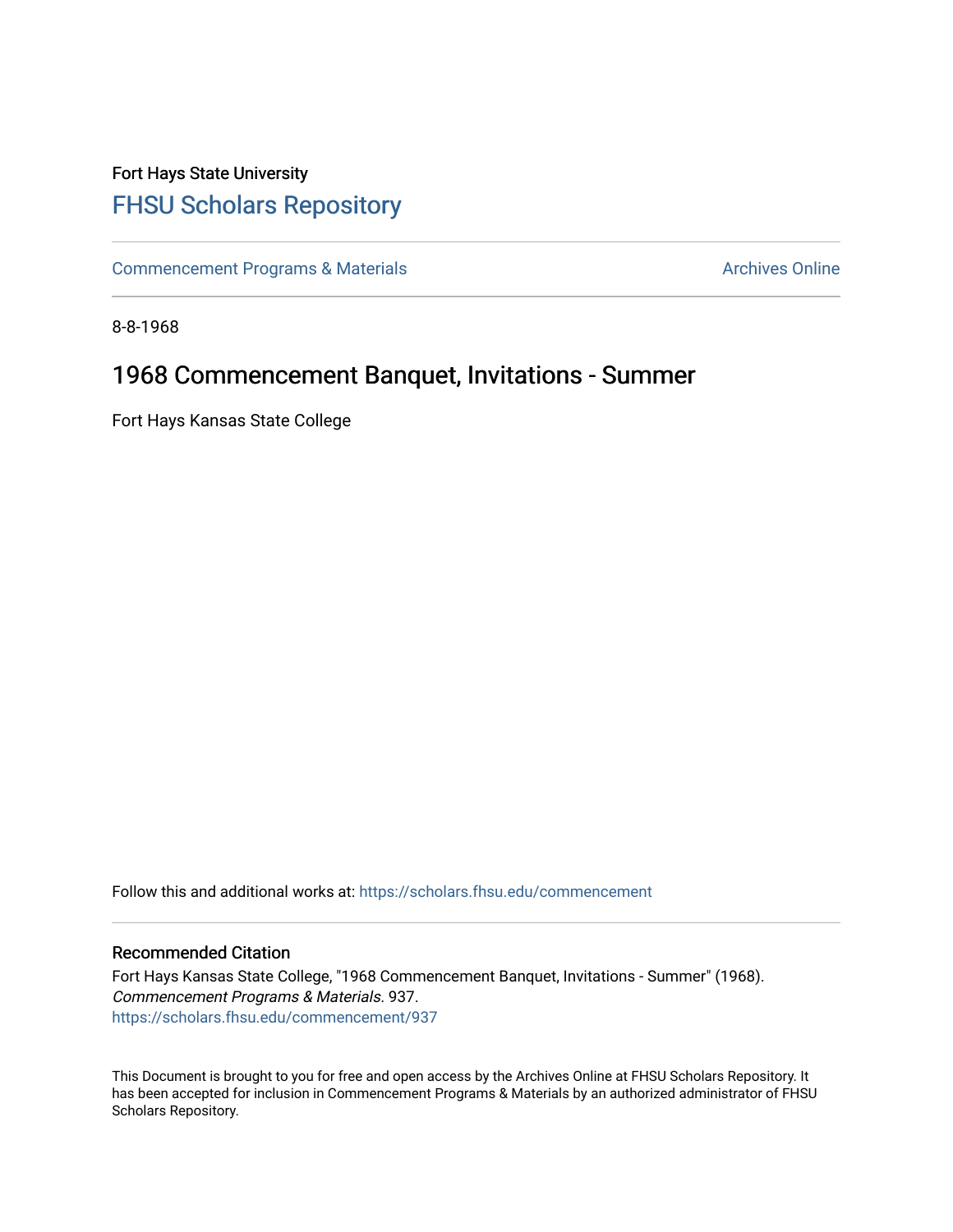

Will you please meet your host, Ernest J. Deines at the east side of the lobby in McMindes Hall at 4:55 p. m. to be seated at the head table for the All-Graduate Dinner. Punch is being served to all graduates and guests beginning at 4:30 p. m. in the same lobby. Thank you.

Signed:

Date: \_ \_ \_\_\_\_\_\_\_\_\_\_\_ \_

*Signed:* 

REPLY: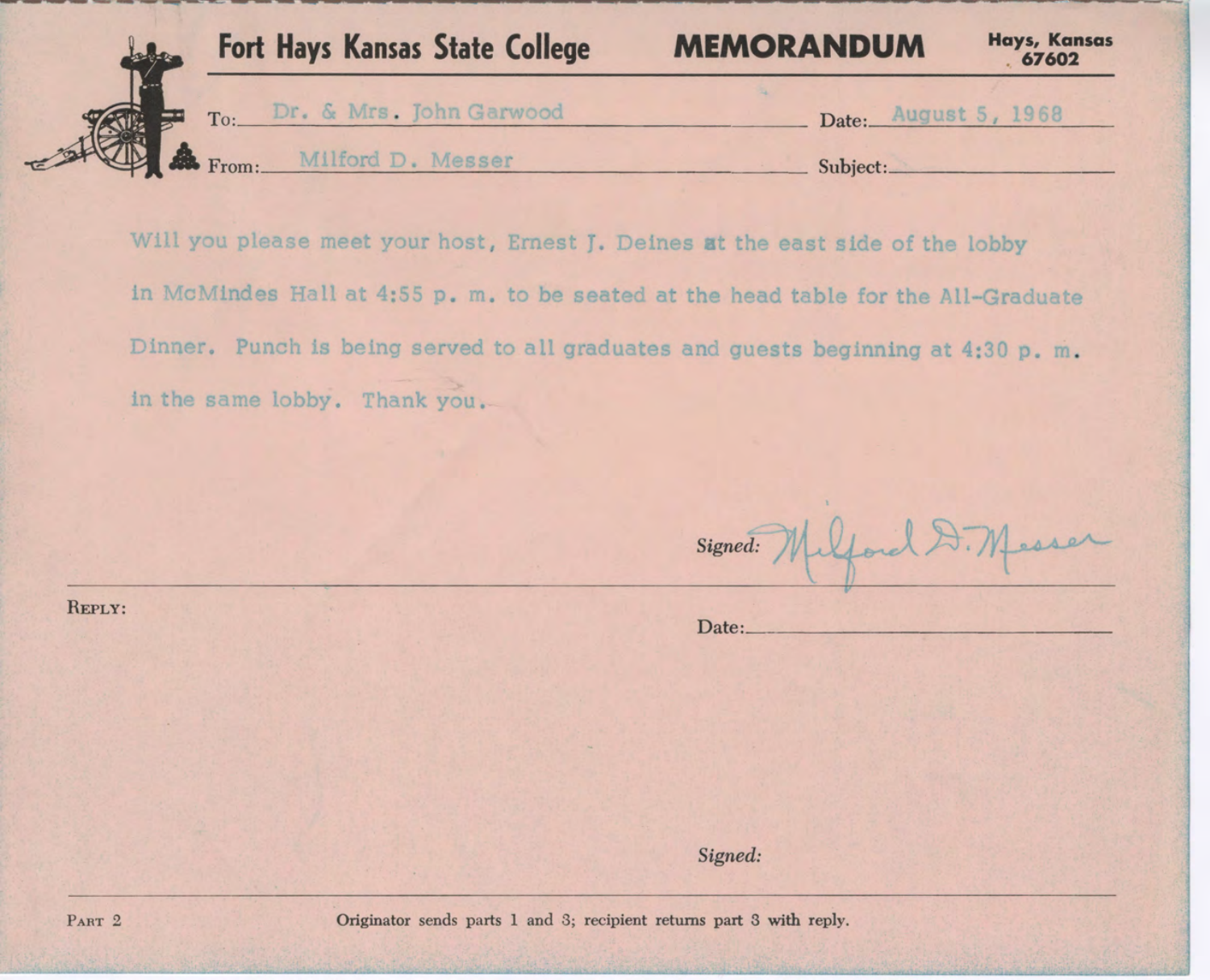| <b>Fort Hays Kansas State College</b> | <b>MEMORANDUM</b> | <b>Hays, Kansas</b><br>67602 |
|---------------------------------------|-------------------|------------------------------|
| Mr. & Mrs. Robert Kunz<br>To:         | Date:             | August 5, 1968               |
| Milford D. Messer<br><b>SE</b> From:  | Subject:          |                              |

Will you please meet your host, Ernest J. Deines at the east side of the lobby in McMindes Hall at 4:55 p. m. to be seated at the head table for the All-Graduate Dinner. Thank you.

Signed: Milford D. Messer

Date: \_\_\_\_\_\_\_\_\_\_\_\_\_\_\_ \_

*Signed:* 

REPLY:

净资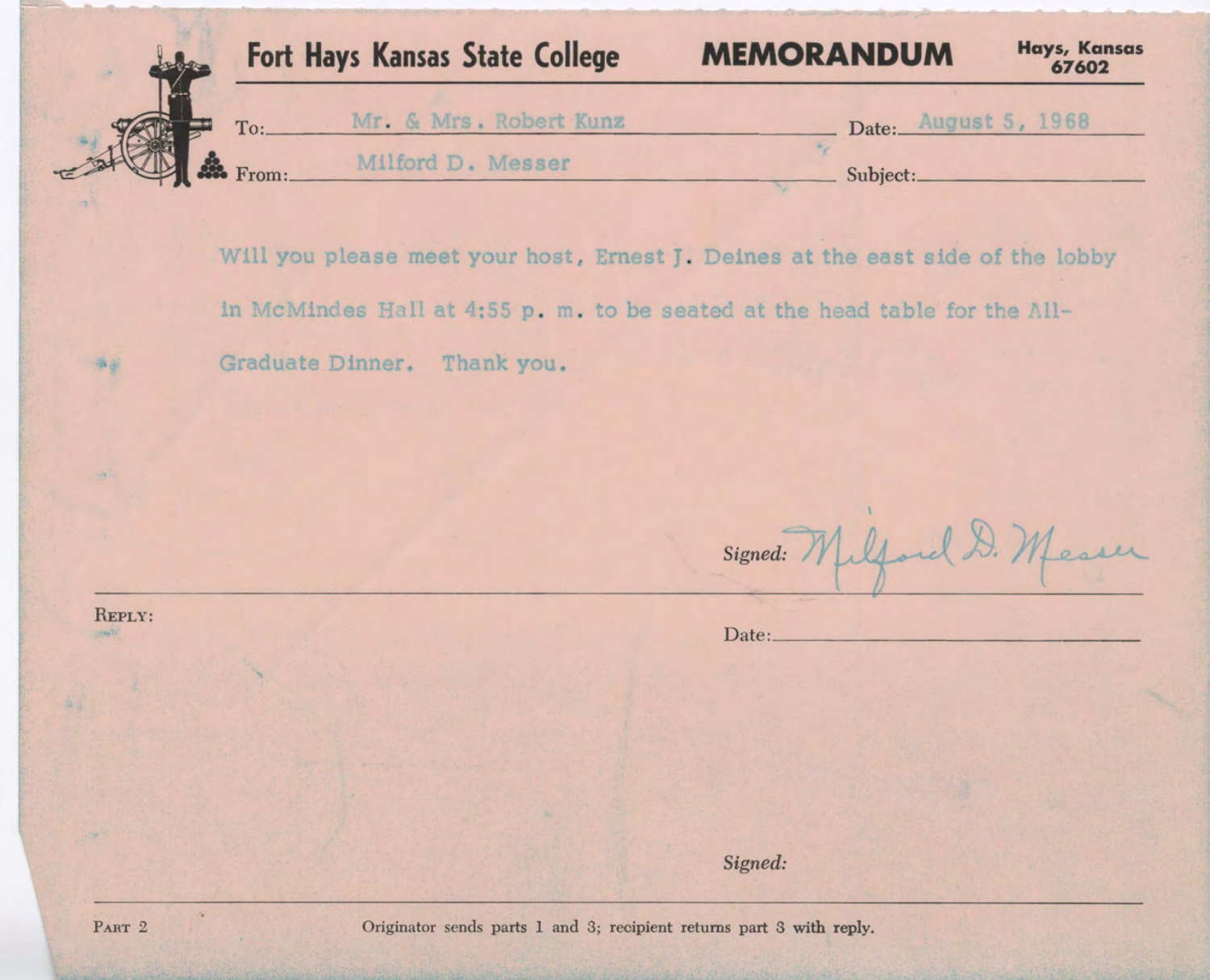

Will you please meet your host, Ernest J. Deines at the east side of the lobby in McMindes Hall at 4:55 p. m. to be seated at the head table for the All-Graduate Dinner. Punch is being served to all graduates and guests beginning at 4:30 p.m. in the same lobby. A reservation is also provided for Judge Philip B. Gilliam at the head table. Thank you.

*Signed:* 

Date: \_\_\_\_\_\_\_\_\_\_\_\_\_\_\_\_ \_

*Signed:* 

海道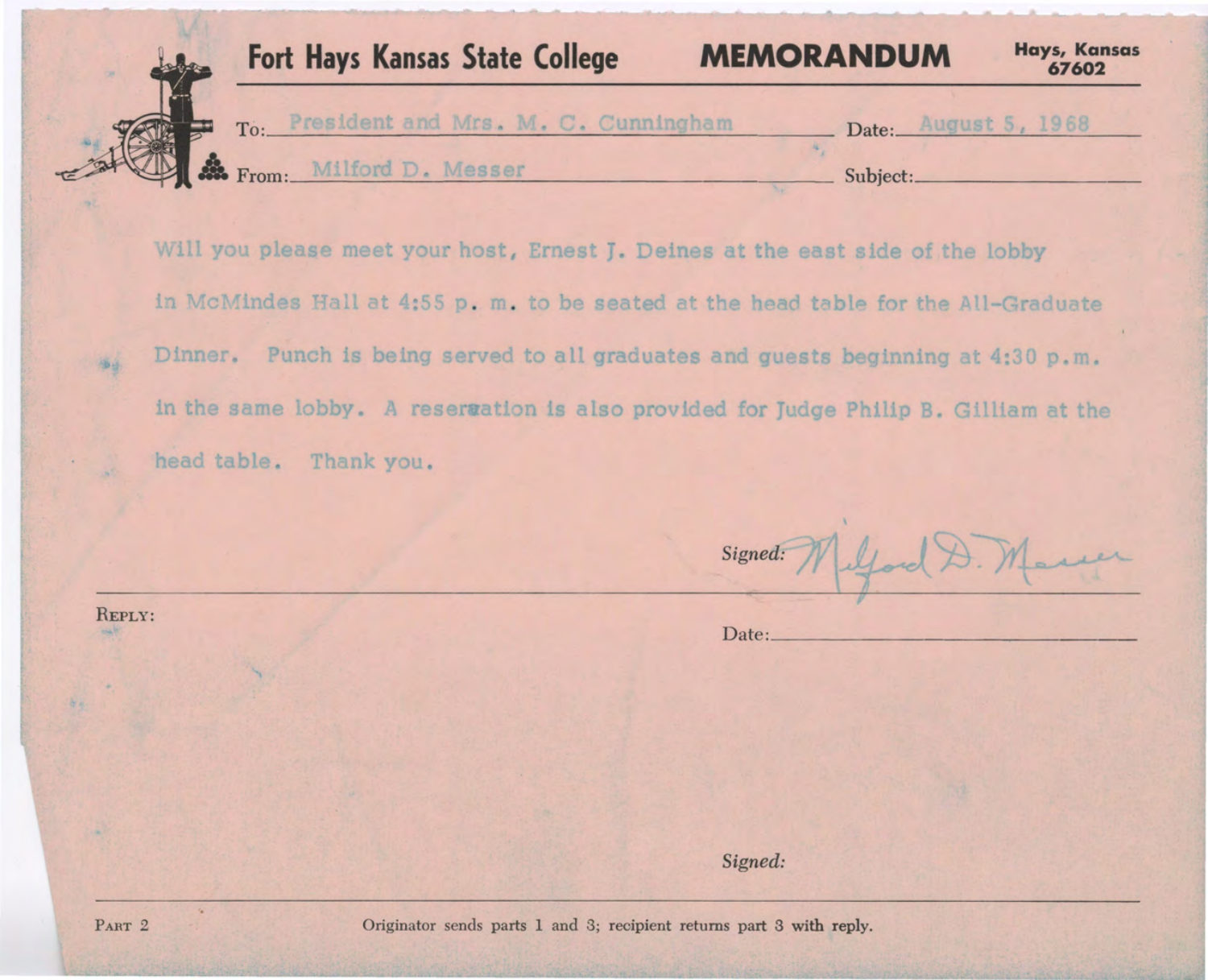## ALL GRADUATE LUNCHEON COMPLIMENTARY TICKETS

|            | ALL GRADUATE LUNCHEON COMPLIMENTARY TICKETS          |
|------------|------------------------------------------------------|
| 42 43 - 44 | President & Mrs. M.C. Cunningham & one quest Gielian |
| $52 - 53$  | Mr. & Mrs. Standlee Dalton                           |
| 40-41      | Mr. & Mrs. Milford D. Messer                         |
| $45 - 46$  | Dr. & Mrs. Richard Burnett                           |
| 48-49      | Dr. & Mrs. Ralph Coder                               |
| $50 - 51$  | Dr. & Mrs. John Garwood                              |
| 47         | Mrs. Maxine Hoffman                                  |

**J**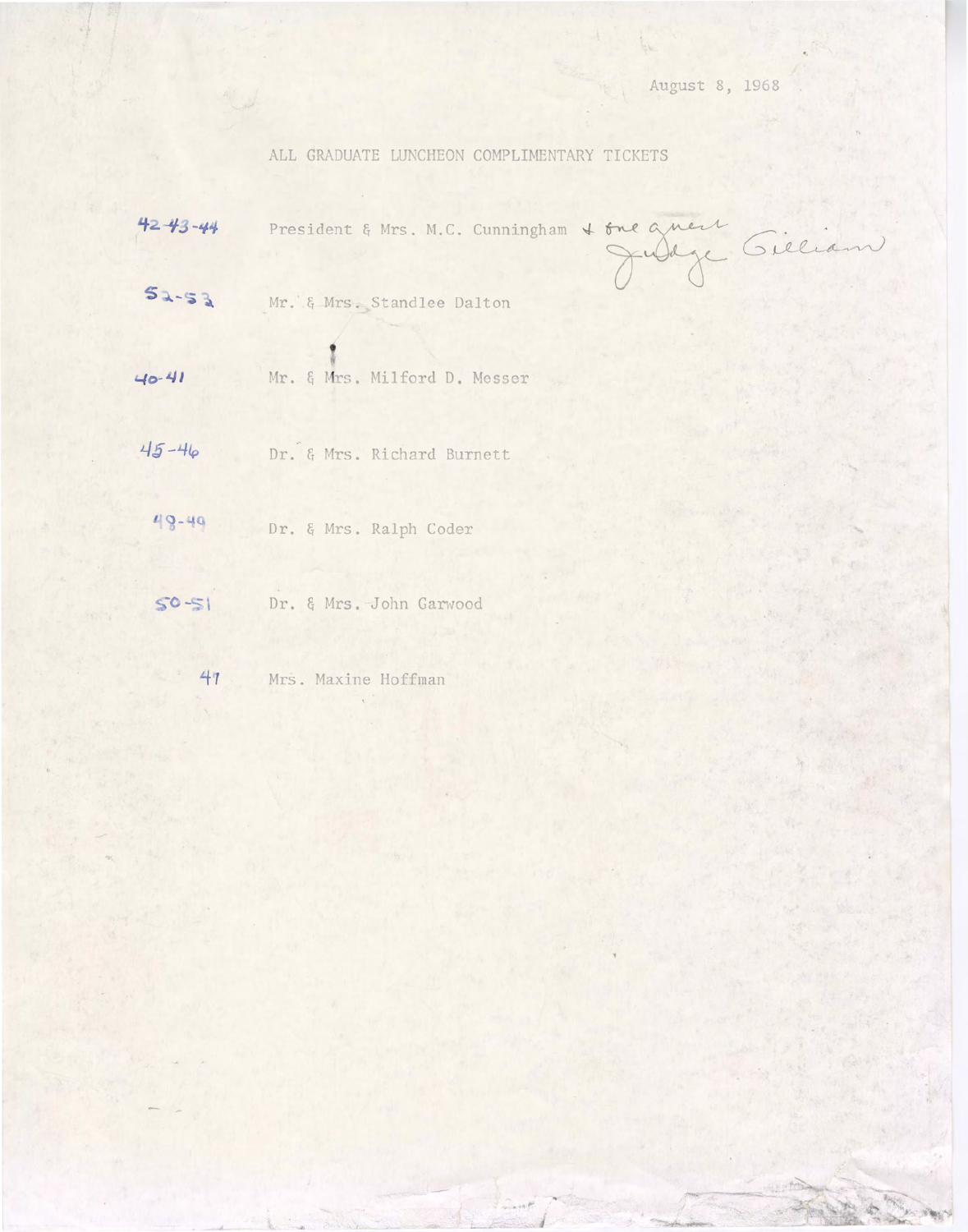

McMindes Hall Dining Room served 200 dinners for the All-Graduate Dinner  $@$  \$2.50 per plate last wvening. Of this number, sixty-one plates were paid. Today the sum of \$152.50 was deposited in the Commencement Fund #26441. Thank you.

REPLY:

| Signed: Milford Messer |  |
|------------------------|--|
|------------------------|--|

Date : \_\_\_\_\_\_\_\_\_\_\_ \_\_\_ \_

*Signed:*